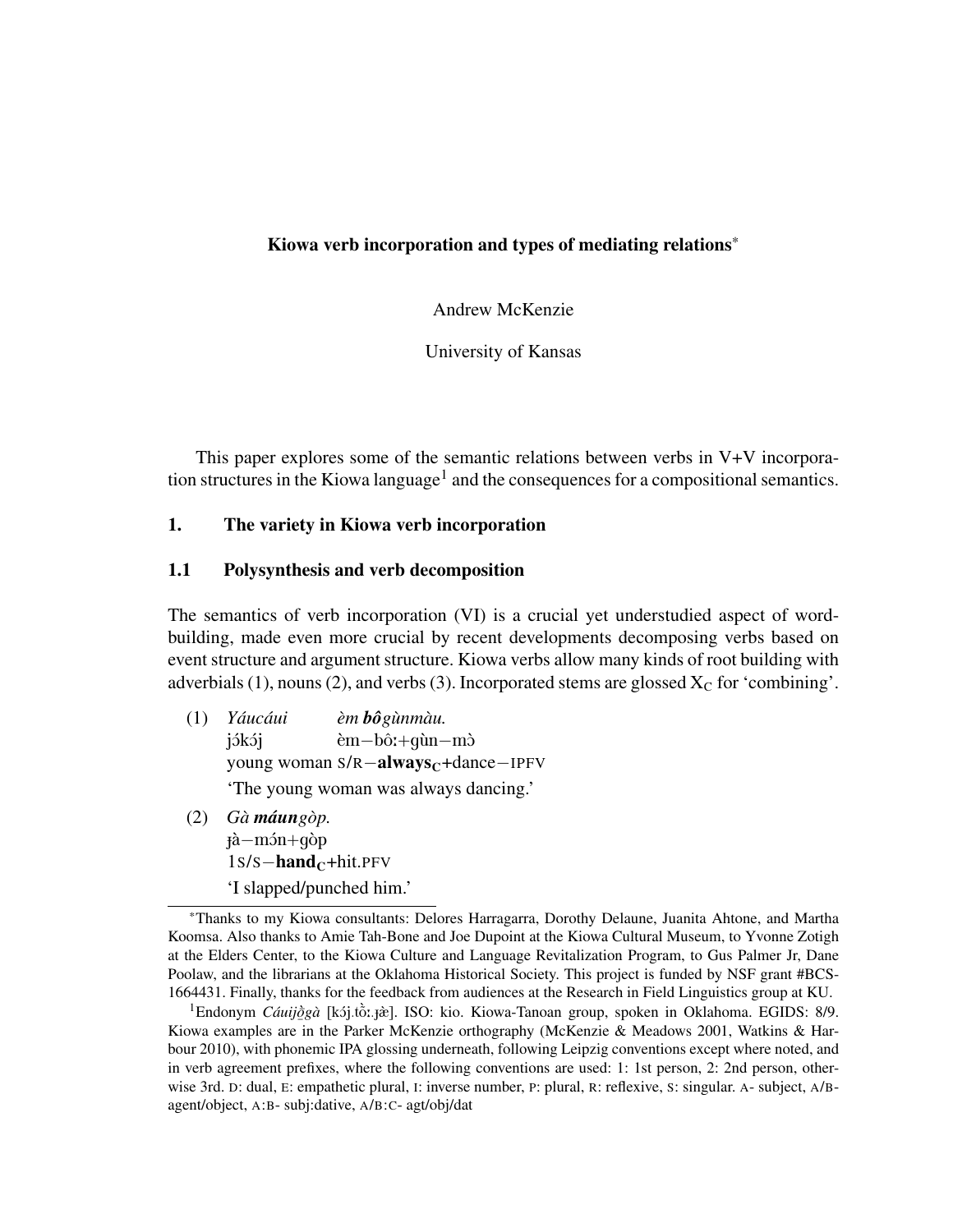(3) *Yauc ´ aui ´* jókój young woman p:s−**speak**<sub>C</sub>+ $\langle$ come easy $\rangle$ *án jỗmá́ugàu.* …<br>án−tố:+mɔ́ːgɔ̀ 'The young woman is a good speaker.'

Many aspects of incorporation have been examined in great detail: Adverbials (Travis 2010, Slavin 2017); Nominals (Baker 1988, Van Geenhoven 1998, Farkas & de Swart 2003, Johns 2007, Dayal 2011, McKenzie ms.); Classifiers (Rushforth 1991, Rice 2000); but not verbs. So the basic questions here are three: What semantic structures do distinct V+V formations build? How do we fill in gaps in compositionality? What range of possibilities exists? I don't offer complete solutions in this paper, but rather, the beginning of deeper lines of inquiry.

# 1.2 The nature of Kiowa verb incorporation

Kiowa verbs are the only required portion of a sentence (Watkins 1984). Incorporated stems fall between the pronominal prefix/proclitic and main stem, which determines argument structure.

(4) Prefix – Incorporated stem(s) + Main stem = Auxiliary – Inflection

Several pieces of evidence show that the combination of stems clearly forms one prosodic unit. Speakers write it as one word, even in home orthographies. In the prosody, the first high tone of a word is highest, with subsequent high tones at lower pitches. Also, falling tone, some pronominals, and most compounded stems trigger low tone for the rest of the 'word'.

| (5) | a. Simple:                       | èm <b>bōjāu</b>     | 'I will see you'                                 |
|-----|----------------------------------|---------------------|--------------------------------------------------|
|     | b. Incorporated:                 |                     | <i>em tháuibojau</i> 'I might happen to see you' |
|     | c. Falling tone:                 | èm âui <b>bòjàu</b> | 'I'll see you again' (a common valediction)      |
|     | d. Low-tone trigger: bá àuibojau |                     | 'We'll see him again'                            |
|     |                                  |                     |                                                  |

In the morphology, incorporated and compounded forms often differ from free ones:

- (6) *hâfè* ([hâ:pè]) 'pick up'  $\rightarrow$  *tâfè* ([t<sup>h</sup>â:pè]) 'pick up<sub>C</sub>'
	- a. *dé hâfèjau* 'I will pick it up'
	- b. *ya´ tafˆ e`+f*¯*ej* ` *op`* [pick upC+try] 'I'm trying/striving to pick it up'
	- $\frac{1}{2}$   $\frac{1}{2}$   $\frac{1}{2}$   $\frac{1}{2}$   $\frac{1}{2}$  $\vec{a}$ +*t* $\vec{a}$ *f* $\vec{e}$  [grass<sub>C</sub>+haul<sub>C</sub>+pick up/NOM] 'hay truck'

# Semantic types of Verb Incorporation

I focus on semantics, skipping the syntactic structures, for three reasons. First, the wide variety of processes proposed for building complex verbs, most of which involve PF processes, make it difficult to start there (Mithun 1984, Baker 1988, 1996, 2009, Compton &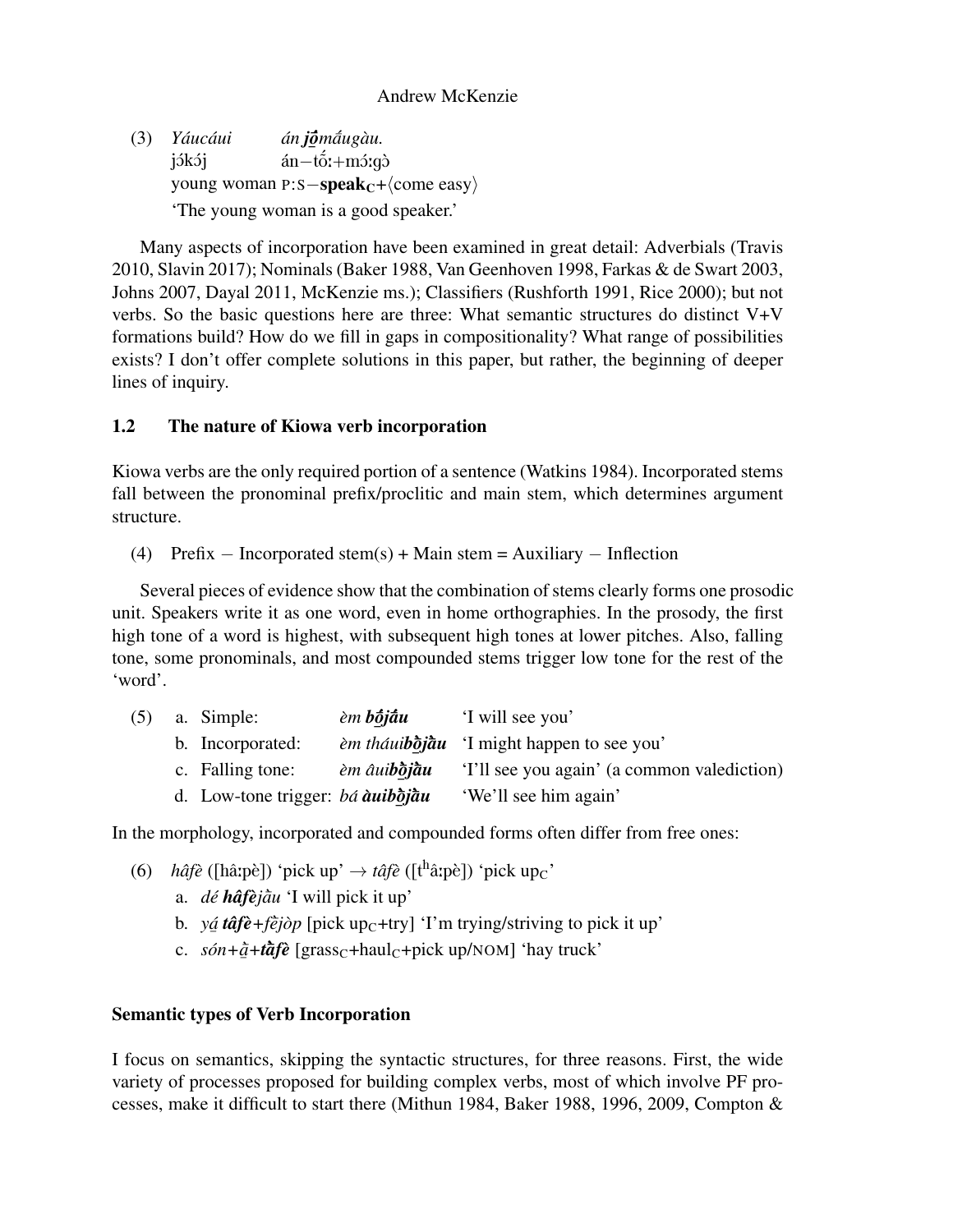Pittman 2010, Barrie & Mathieu 2015). Second, the semantics of incorporation/pseudoincorporation is underexplored outside of object nouns (Van Geenhoven 1998, Farkas & de Swart 2003, Dayal 2011, Borik & Gehrke 2015), and third, this project contributes to a semantic reference grammar I am currently making for Kiowa.

The table in (7) lists many of the different kinds of meanings found in the combination of two verb stems. For brevity, this paper will focus on just three more: control-like incorporation, *tough*-constructions, and result statives. I propose that for these, a mediating relation links the semantics of the two verbs, suggesting that despite the many distinct apparent structures, many of these constructions might actually have a similar LF.

| Type            | Kiowa example                                             | gloss                                             | English translation     |
|-----------------|-----------------------------------------------------------|---------------------------------------------------|-------------------------|
| manner          | $k$ úi+ $b$ àu                                            | $dragC+bring$                                     | 'drag in'               |
| depictive       | $t \tilde{a} u + f \tilde{e} + q \tilde{u} i g \tilde{a}$ | $hunger_C + dead_C + fall$                        | 'fall dead from hunger' |
| conjunctive     | $k\hat{\imath}n + q\hat{a}u$                              | cough <sub><math>C</math></sub> +be lying         | 'lie down coughing'     |
| aspectual       | $s$ ál+háun                                               | be hot $_{C}$ +come to end                        | 'cool off'              |
| degree          | $s\acute{a}l+\acute{o}$                                   | be hot $_{C}$ +be pleasant                        | 'be nice and hot'       |
| causative       | $t$ áp + $\tilde{a}$ um $\tilde{e}$                       | be $\text{dry}_C + \text{make}$                   | 'dry' $(tr)$ .          |
| inchoative      | $t$ áp+àumgà                                              | be $\text{dry}_C + \text{make}$ . ANTIC           | 'dry out' (intr.)       |
| comitative      | $\hbar\bar{a}u + h\acute{e}b\grave{a}$                    | $\text{bring}_{\text{C}}$ +enter                  | 'bring in/take in'      |
| pretty-constr.  | $f\ddot{\theta} + th\ddot{a}g\ddot{a}$                    | $\sec$ <sub>C</sub> +be good                      | 'be good-looking'       |
| tough-constr.   | $t\hat{e}m+c\grave{o}t$                                   | <b>break</b> <sub><math>C</math></sub> +be strong | 'hard to break'         |
| result state    | $t\hat{e}m + d\tilde{a}u$                                 | $break_C + be$                                    | 'be broken'             |
| subject control | $t\hat{e}m + \hat{a}und\hat{a}u$                          | <b>break</b> $c$ +want                            | 'want to break' (tr.)   |
| object control  | $t\hat{e}m + d\hat{a}$ uf $\hat{e}$                       | <b>break</b> <sub><math>C</math></sub> +ask.PFV   | 'ask to break'          |
|                 |                                                           |                                                   |                         |

(7) *Partial list of V+V incorporation types in Kiowa*

### 2. Control-like incorporation

A common productive form of verb incorporation involves an incorporated verb (or phrase) interpreted as a control or purpose structure.

- $(8)$   $\dot{E}$ *m cúnchàn.* èm−kún+tsàn  $2s$  – dance<sub>c</sub>+arrive.PFV 'You came to dance.'
- (9) Áuhàu à thàumfóbà.  $5$ hòː there  $1s$ -first<sub>C</sub>+see<sub>C</sub>+go.PFV  $\hat{a}$ -[t' $\hat{c}$ m+f $\hat{c}$ :]+bà: 'I went there to see you/him/her/it/them first'

The lower verb's argument DP is extraposed if expressed at all, perhaps due to a constraint requiring DPs and VPs to be spelled out as one prosodic word.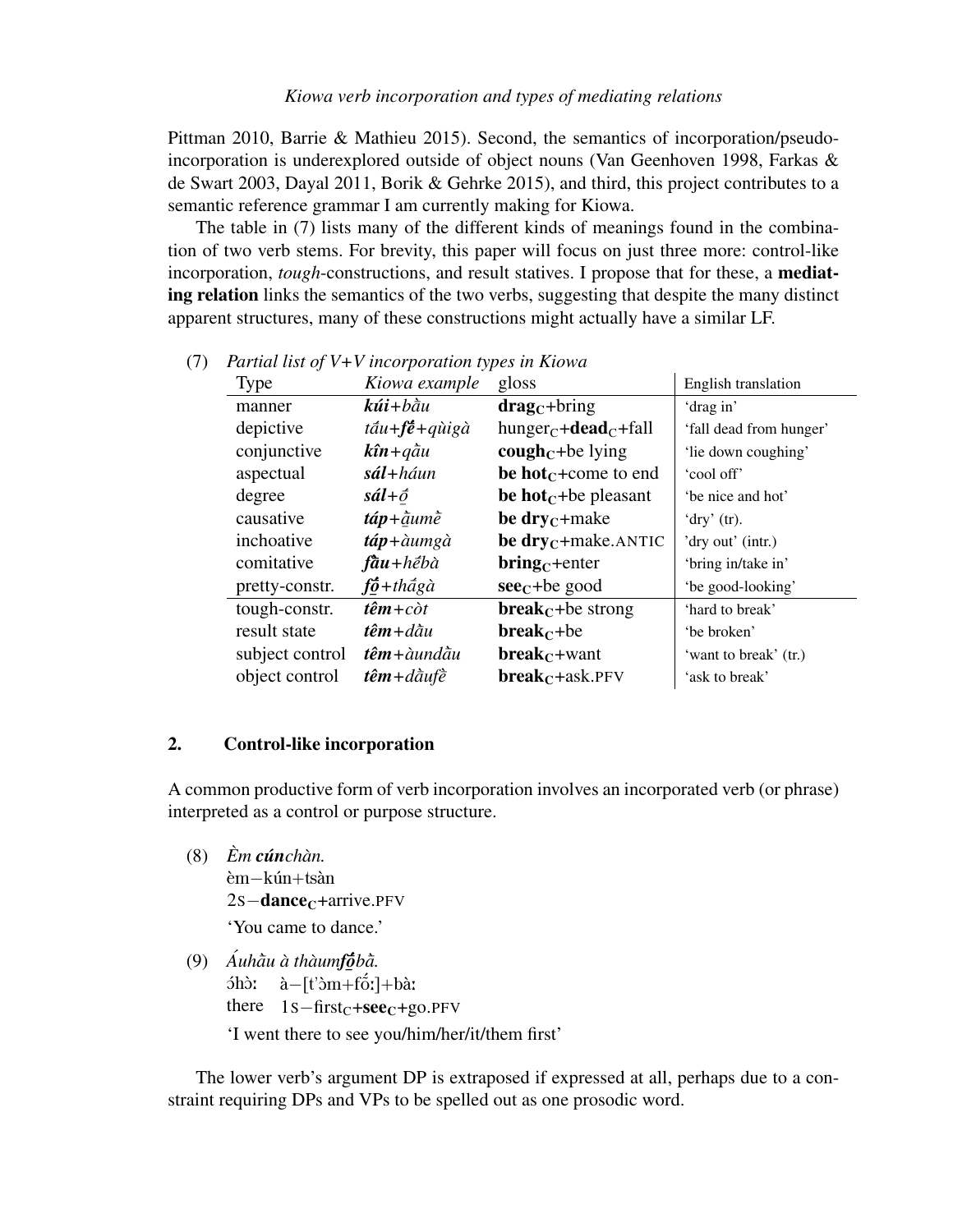(10) *Auz ` a´*¯`*ı a k ` auth ˆ au.* ¯` òzá.ìː à−kʰôː+t'òː udder 1s−get<sub>C</sub>+want 'I want to get the udder!' (Harrington 1946)

The embedded event is not entailed, but is possible (11), leading to a gap in composition: The two verbs have distinct events and distinct possible worlds, so their denotations cannot be conjoined, simply or otherwise.

(11) *Delores* D. Delores 1s – see<sub>C</sub>+arrive.PFV but not 1s/s – see – NEG *a` f*¯*o*´ ¯ *chan, `* à−pốː+tsàn *ne´*  $n\acute{e}$ *haun ´* hón *ga` b*¯*o*´ –ّ<br>م⊺ *mau. ˆ* jæ̀−bố́:−môː 'I came to see Delores, but I didn't see her.'

In order to capture the truth-conditions compositionally, I have proposed in previous work (McKenzie ms.) that a mediating relation is required to link the meanings of the verb and the embedded VP.

$$
(12)\quad \text{VP}_2 \quad \text{MR} \quad \text{V}_1^{\circ}
$$

In the case of control, a particular mediating relation involving control (call it  $M<sub>C</sub>$ ) relies on the fact that the embedded verb is the product of an *attitude* associated with the main verb's event. That attitude has content accessible via a content function from objects to their content (cp. Moulton 2009, 2015). The event comes true in worlds where that content holds.

#### (13) Attitude associated to an event

For any event e, let  $a_e$  be the attitude held by the agent of e associated with the motivation of e.

$$
(14) \quad [\![M_C]\!] = \lambda P_{s, wt} \lambda e_s \lambda w_w. \ \forall w' \left[\begin{array}{l} w' \in content_w(a_e) \to \\ \exists e' [\text{ agent(holder}(a_e))(e')(w') = 1 \ \& \ P(e')(w') = 1 \ ]\end{array}\right]
$$

READ: In all worlds where the content associated to e holds, there is an event of P whose agent is the holder of that content.



Control-like incorporation interacts with noun incorporation in a curious way: It licenses object incorporation. Kiowa generally allows noun incoporation *except* for objects (Watkins 1984, Adger et al. 2009), (16). Yet, the object noun of an incorporated verb is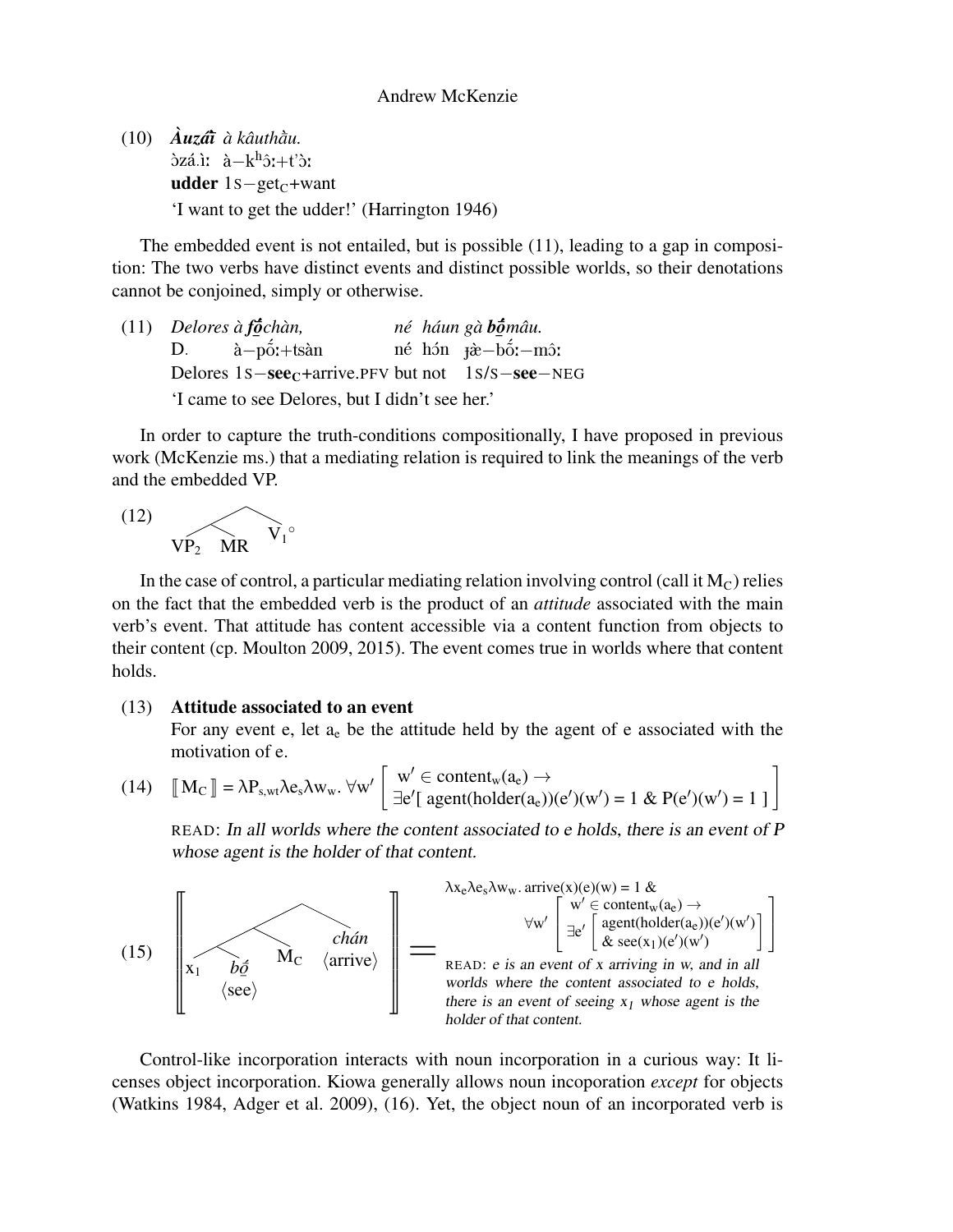#### *Kiowa verb incorporation and types of mediating relations*

freely incorporable (17).

| (16) | $*A$ —àulhàuhàugà.                                   | (17) | á– <b>áulhāu</b> kāubā.                                                     |
|------|------------------------------------------------------|------|-----------------------------------------------------------------------------|
|      | $a-\delta$ lh $\tilde{o}$ :+h $\delta$ : $\tilde{a}$ |      | $\acute{a}$ - $\frac{\partial \ln \delta}{\partial x}$ +k $\grave{b}$ :+bà: |
|      | $E/S$ – money <sub>C</sub> +get.PFV                  |      | $E$ – money <sub>C</sub> +get <sub>C</sub> +go.PFV                          |
|      | 'They got money'                                     |      | 'They went to get money'                                                    |

The distribution of object incorporation follows if the content-mediating relation has a variant  $(M<sub>CB</sub>)$  that binds the verb's event and noun's entity, along with their world arguments.



So far we have seen two basic mediating relations, which link an embedded event description to the attitude motivating the main event.

### 3. The *tough*-construction

A second construction is the use of Verb incorporation for simple tough constructions. More complex ones can be made into clauses.

- $(19)$   $\vec{E}$  $\bar{z}$ *gau`*  $\acute{\text{e}}$ :=gò PROX=INV stick−INV I−**break**<sub>C</sub>+be strong  $\tilde{a}$ dàu á:−dò *e` temˆ cot. `* è−t<sup>h</sup>êm+kò? 'This stick is hard to break.'<sup>2</sup>
- $(20)$   $\vec{A}$ *dàu* á:−dò stick.INV P/I−break−MOD=NOM P−be easy *et` temˆ jaud ` e`* è?—t<sup>h</sup>êm—tò:=dè *ga f ` au.* ¯´ j<mark>à−p</mark>óː

It was easy for them to break a stick.<sup>3</sup>

The tough-construction behaves like control-like incorporation in three important ways: The two verbs have distinct events and possible worlds, and so they cannot be conjoined. Consequently, another mediating relation is in order. Let's call it  $M_T$ 

$$
\text{(21)}\\ \text{ } \overbrace{\text{VP}_2 \quad \text{M}_T} \text{ } \overbrace{\text{V}_1^{\circ}}
$$

 $^{2}$ PROX = proximate deixis. INV = inverse number; singular with most inanimates.

 $3<sup>3</sup>$ MOD = modal. NOM = nominalizer. Expletive arguments trigger P agreement.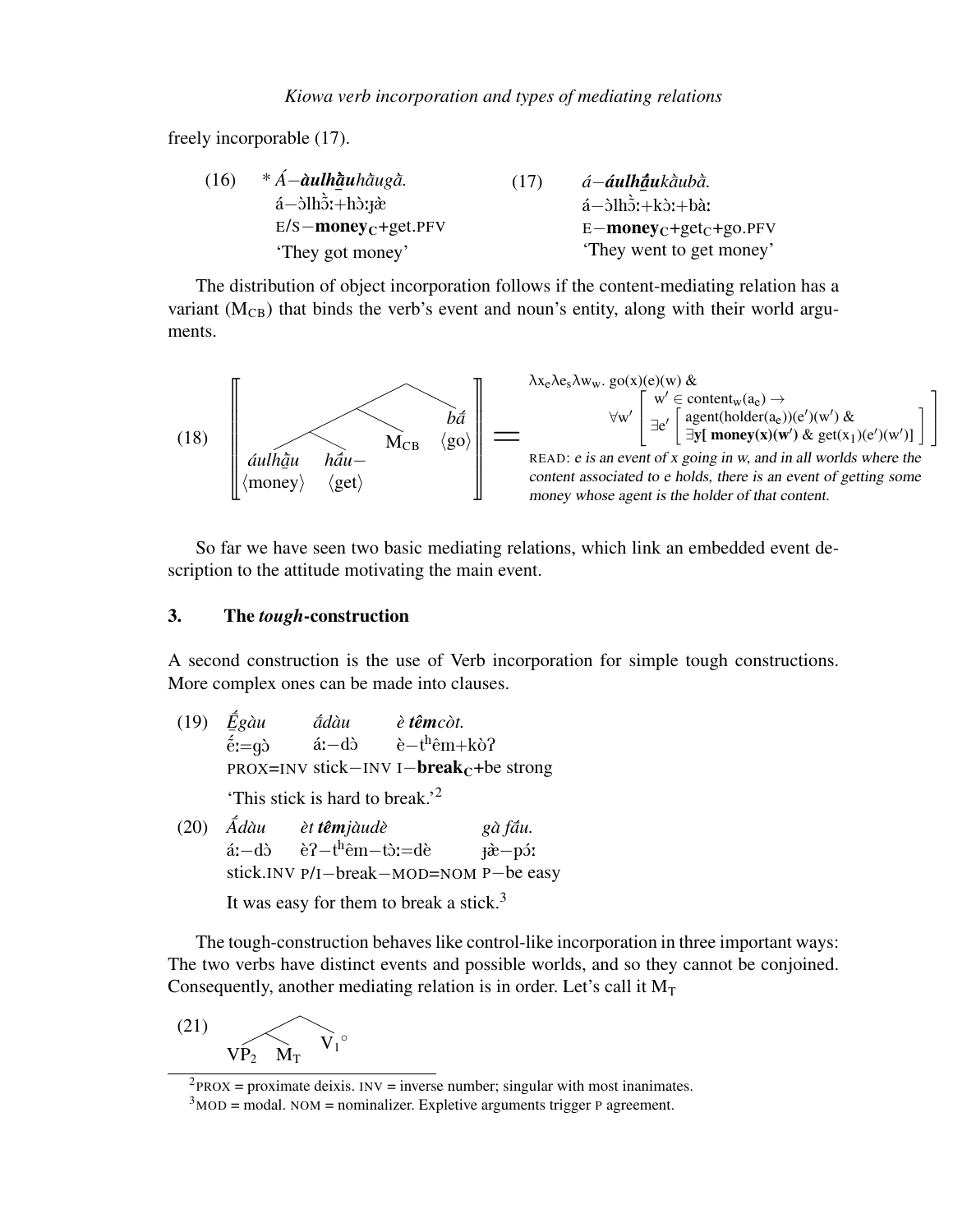### Andrew McKenzie

 $M_T$  fits with recent accounts of the tough-construction in English (Keine & Poole 2017, Gluckman 2017) that replace movement accounts with a modal operator introducing a judge, and a binder of the unspoken embedded argument where the apparent gap emerges.

(22) The stick is tough Op<sub>1</sub> [ PRO to break  $x_1$  ] =  $\simeq$  The stick is such that if someone tried to break it, such an event would be tough to accomplish.

That part is easy. The hard part is determining exactly what the mediating relation is doing. It must fulfill at least eight tasks at once:

- 1. Apply the tough-predicate as a property of events
- 2. Convert that into a stative property of entities for the main subject
- 3. Bind the gap entity (not necessarily in Kiowa!)
- 4. Introduce a modal
- 5. Place both main and embedded properties in the scope of the modal
- 6. Quantify over the embedded event
- 7. Involve a judge of the easiness/toughness
- 8. Deal with degree semantics

Doing that in full requires a lot more than 1/3 of a proceedings paper, so I'll sketch out an approach that ports over the concept of associated attitude: The modal (step 4) and judging (step 7) go hand-in-hand. The judgment is a mental act, so it involves an attitude whose content is such that the embedded events are tough, easy, impossible, fast, etc. Let this attitude be associated in some (admittedly vague) way to a state.

## (23) Attitude associated to a state

For any state s, let  $a_s$ ,  $a'_s$ , ... be a relevant belief tied to s.

What state do we mean? The state holds of the main verb's argument, and the attitude associated to it is a judgment about possible events. Perhaps the state is a special kind of eventuality (24) whose purpose is to bring these judgments along. The meaning of a tough predicate (25) includes a state, but not a modal— that comes with the mediating relation (26), which also specifies the tough-predicate's state as a special state.

(24) Defining a 'special state'

 $SpSt(x) = \{ \langle s, w \rangle \mid s \text{ is a state that holds of } x \text{ in } w, \text{ and } \exists b [ b = a_s ] \}$ 

- (25) Tough predicates include a judge argument and take events  $\llbracket \text{cót} \rrbracket'$  'be strong, tough' =  $\lambda e_s \lambda j_e \lambda s_s \cdot \lambda w_w$ . tough(e)(j)(s)(w) READ: s is a state of e being strong according to j in w.
- (26) The toughness-mediating relation

 $\llbracket M_T \rrbracket = \lambda P_{e,swt} \lambda Q_{s,wt} \lambda x_e \lambda s_s \lambda w_w$ .  $SpSt(x)(s)(w) = 1 \&$  $\forall w' \left[ \begin{array}{c} w' \in \text{content}_w(a_s) \rightarrow \\ \forall s \in \mathbf{D}(w) \land (s) \land (w') \rightarrow \mathbf{O}(w') \end{array} \right]$  $w' \in \text{content}_w(a_s) \rightarrow \forall e[ P(x)(e)(w') \rightarrow Q(e)(\text{holder}(a_s))(w') ]$ 

READ: s is a state of x such that in all worlds  $w'$  where a relevant judgment in w is accurate, any event of P involving x in  $w'$  is Q according to the holder of  $a_s$ .

It isn't clear that this mediating relation needs to bind nominal arguments in its scope.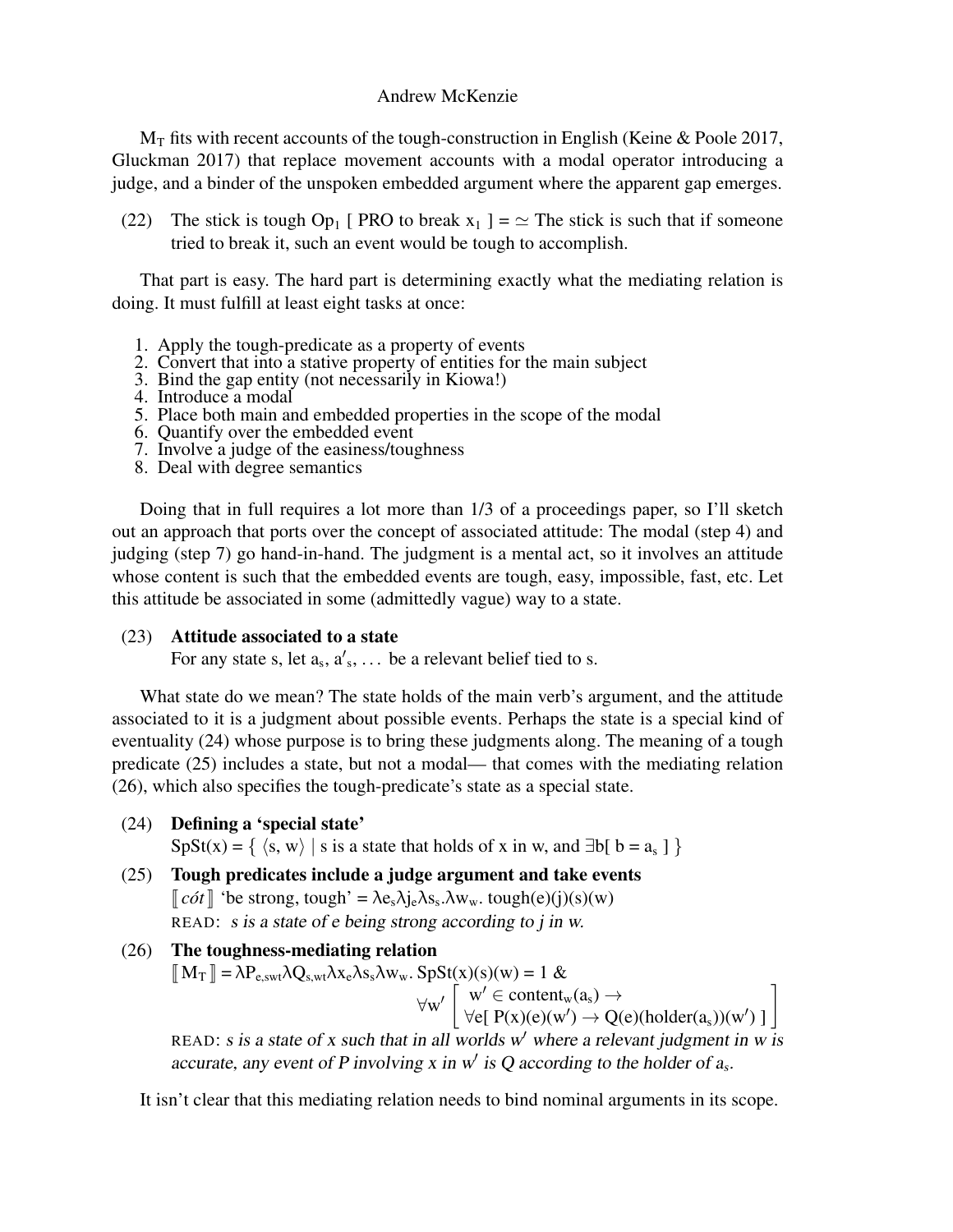

READ: s is a state of y such that in all worlds  $w'$  where a relevant judgment in w is accurate, any event of breaking happening to y in  $w'$  is risky according to the holder of  $a_s$ .

If this approach is correct, we should see effects related to the addition of a judge argument, and we do. In Kiowa, attitude predicates (and most psych-predicates) allow the use of the applicative/dative to introduce the attitude holder. Kiowa lacks case marking, so this role is only expressed in the agreement.

| (28) | $\acute{E}$ cúntèndàu.           | $(29)$ <i>Cáuijogà</i>                  | yá ódép.                                                |
|------|----------------------------------|-----------------------------------------|---------------------------------------------------------|
|      | $\acute{\rm e}-k$ ún+tèndò:      | $k5j+t\ddot{o}z-t\grave{x}$             | $i\acute{\hat{\alpha}}$ - $i\acute{\hat{\alpha}}$ : dép |
|      | $s:1s$ -dance <sub>c</sub> +want | Kiowa <sub>C</sub> +speak-NOM P:1s-like |                                                         |
|      | 'I want to dance.                | 'I like the Kiowa language.'            |                                                         |

The judge can be added as an applicative argument to the main verb, where the applicative head Appl $\degree$ <sub>/ATT</sub> introduces an attitude holder.<sup>4</sup>

 $(30)$   $\tilde{A}d\tilde{a}u$ á:−dò stick−INV I:1s−**break<sub>C</sub>+be** difficult.IPFV *nau´ temˆ mau` aud ` ep. `* nó−t<sup>h</sup>êm+mò?òdèp

'I'm having a hard time breaking the stick.', 'The stick is hard for me to break.'



(32)  $\left[ \text{Appl}^{\circ} /_{\text{ATT}} \right] = \lambda x \lambda s \lambda w. \text{ holder}(x)(s)(w)$ 

Objects can be incorporated as well, suggesting a second version  $(M_{TB})$  that binds entity arguments.

<sup>&</sup>lt;sup>4</sup>Since the verb is incorporated, it is impossible to tell if there are intervention effects (Hartman 2012).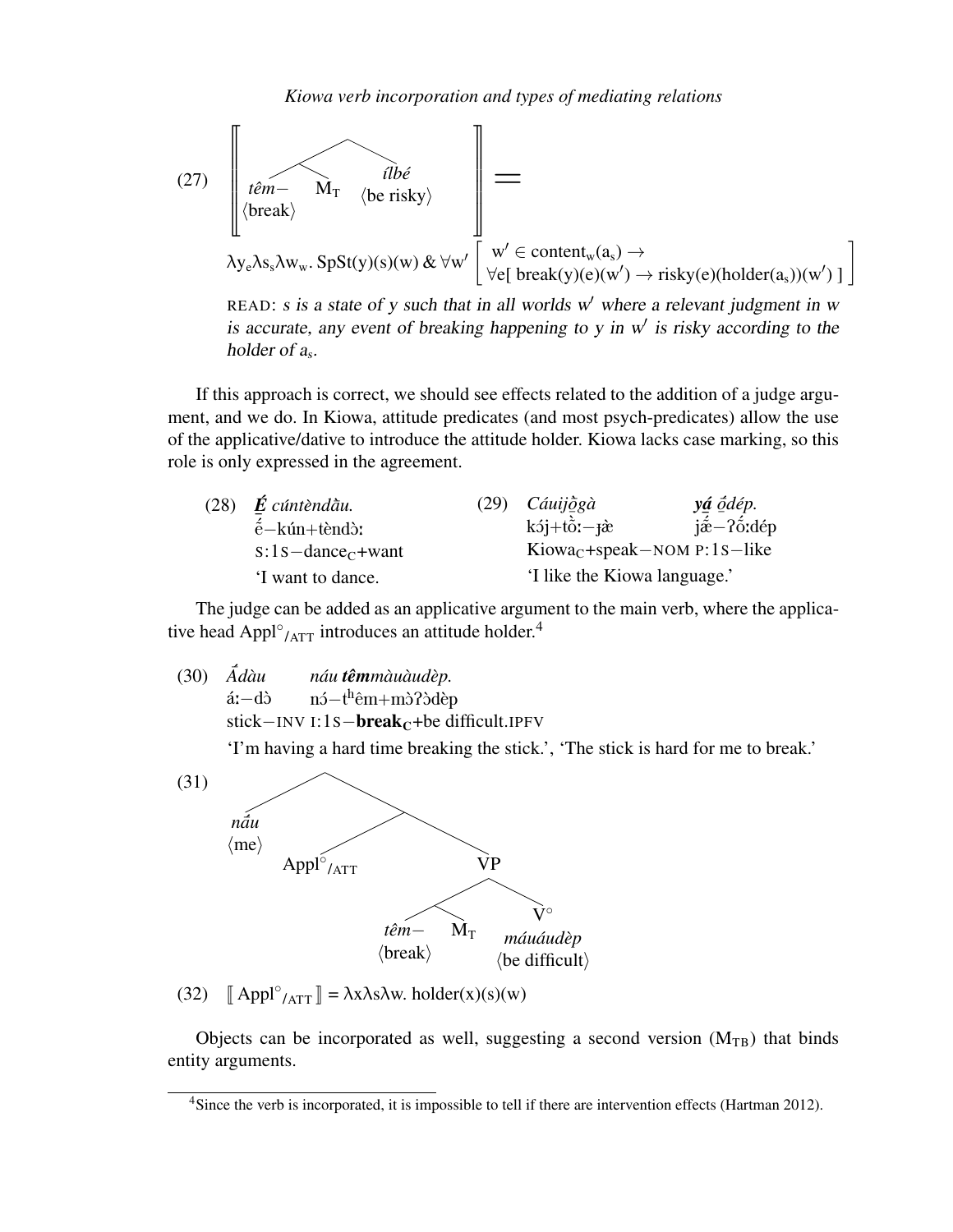(33) *ya´ c*¯´*ıj*¯*a*` *umau` aud ` ep. `* y≌ <del>0 y≧anmananae</del>r<br>já−kí:+tɔ̀:+mɔ̀?ɔ̀dèp P:1S−meat<sub>C</sub>+cook<sub>C</sub>+be difficult.IPFV

'I can't cook meat.' (The stove isn't working)

That version brings us to a total of four mediating relations so far:

- $M_C$ : (Subject) control
- $M_{CB}$ : (Subject) control + entity binding

è−sá:+dò:

- $M_T$ : Tough
- $M_{TB}$ : Tough + entity binding

### 4. Result statives

Another kind of mediating relation is the result stative, which combines a verb with  $d\tilde{a}u$ 'be' to indicate that the subject has undergone the described event. The combined verb is always intransitive.

(34) *Auc ` aus ` a*¯´ *ubau` e` s*¯*a*´*dau.* ¯` n<br>.<br>Dik bis bis bis bis bis bis bis bis sensuit bis sensuit bis sensuit bis sensuit bis sensuit bis sensuit bis s<br>Discriming to the bis sensuit bis sensuit bis sensuit bis sensuit bis sensuit bis sensuit bis sensuit bis se window.INV I**−shatter**<sub>C</sub>+be

*(35) Mátàun è dámgádàu.*  $m\acute{a}t^{h}\acute{b}n \stackrel{e}{\sim} -d\acute{a}m\acute{b}t + d\grave{c}$ girl  $D$ –tire.DETR<sub>C</sub>+be 'The (two) girls are tired'<sup>5</sup>

## 4.1 Similarities to adjectival passives

'The window is broken'

We can compare the result state to resultatives and adjectival passives, made with *sein* 'be', which have been greatly examined in German, where they differ from event passives formed with *werden* 'become'.

(36) *Die Reifen werden/sind aufgepumpt.* the tires become/are up-pumped 'The tires [are being/are] inflated'

Adjectival passives are more restricted than event passives, and a wide-ranging literature (Rapp 1996, Embick 2004, Maienborn 2009, Gehrke 2011) has tried to find the right balance of lexicon and context that will explain their distribution. I have not yet explored all the possiblities with Kiowa, but for the key facts, Kiowa V+ $d\tilde{a}u$  does behave much like [be V+PTCP] in German and English.

First, only changes of state easily license the construction (37). Second, the incoporated verb must be transitive or unaccusative (38), and not unergative.

 $(37)$  *dê* 'be standing'  $\rightarrow$  \**dêdau* 

 $5$ DETR = detransitive (Watkins 1984), which here is anticausative.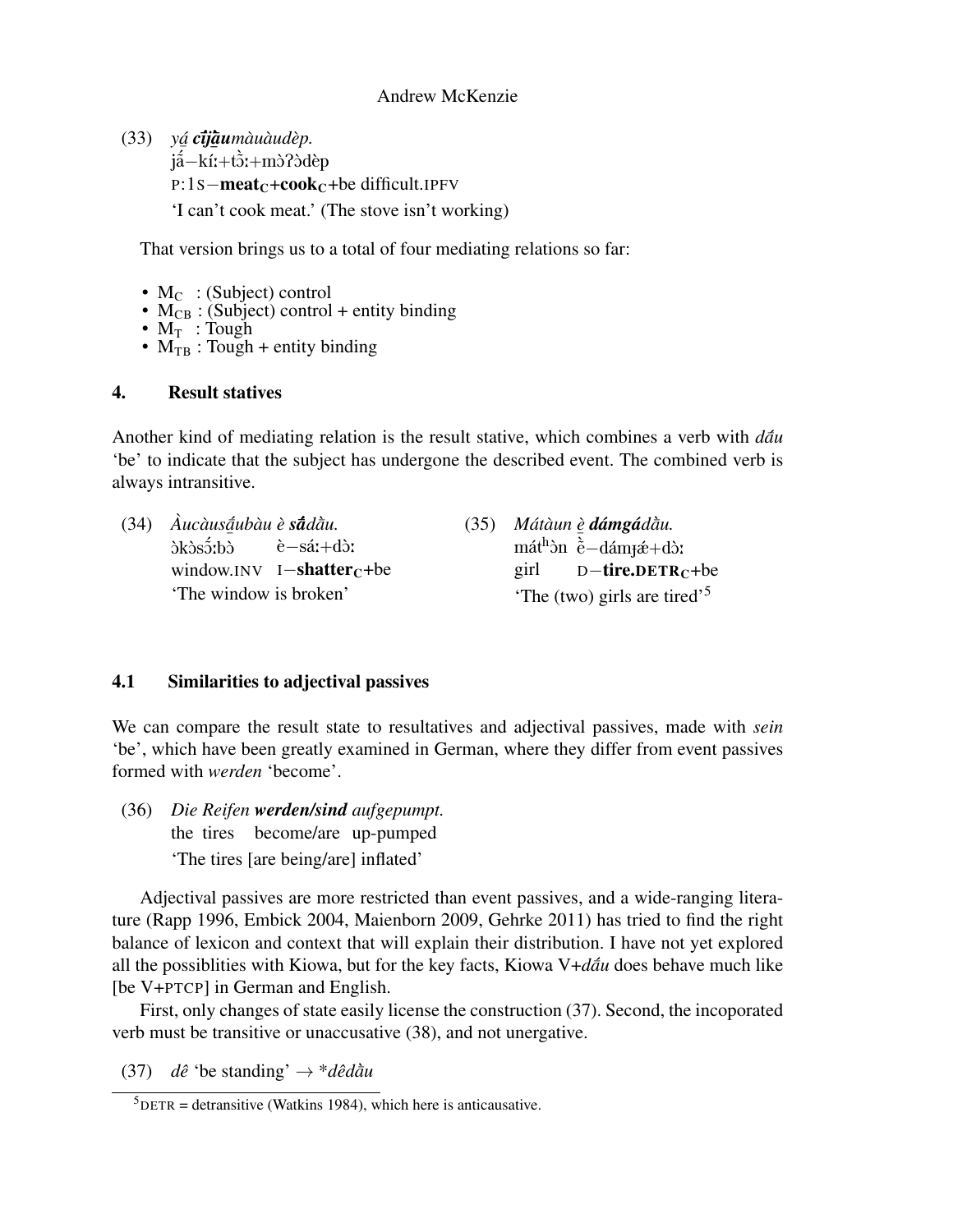#### *Kiowa verb incorporation and types of mediating relations*

- $(38)$  a. =  $(34)$   $\hat{A}$ *ucàus* $\hat{a}$ *ubàu* è **s** $\hat{a}$  $d \hat{a}$ *u*. ·· 'The window is broken'
	- ¯  $b. = (35)$  *Mátàun è dámgádàu*.  $\cdot \cdot$  'The (two) girls are tired.'
	- ¯ c. \**Mat´ aun ` e`* ¯ *xang ` a`dau.* ¯` ·· 'The (two) girls are run.'

Third, result states can occur with simple unaccusatives. In (39), a field of corn suddenly grew while a man's back was turned, what he saw was the result.

(39) *Ga b ` o*¯´ *helˆ* −<br>j<del>à</del>−bố:−hêl S/P−see<sub>P</sub>−EVID and:DS=DIST=PRES=then corn P−**grow**<sub>C</sub>+be.EVID *n'ôg'* ègáu  $n(\delta)$ = $\acute{o}$ ::= $q(\delta)$ = $(h)\grave{e}q\acute{o}$  $\acute{e}$ tâl gà $\bm q$ í $\bm{\tilde{a}}$ dàum $\grave{\bar{e}}$ . éːt<sup>h</sup>âl <del>j</del>à−k'í?áː+dòːmèː

'He looked around and for a long ways (in that direction), the corn had grown.'<sup>6</sup> (SIL story No. 14)

Fourth, it is easy to modify the adjectival passive's result state, but not to modify the source event. Temporal and spatial modifiers— in simple contexts at least— describe the result state (40), while manners, instruments, and even material sources can freely modify the event (41).

(40) Context: Last week, some kids broke a window in the store across the street. Today I asked you about it and you said:

| Káhìgàu                                      | héjáu àucàusāubàu è s <b>ā</b> dāu.          |                                                            |
|----------------------------------------------|----------------------------------------------|------------------------------------------------------------|
| c <sup>h</sup> ǽhìːqòː                       | hétó $\delta$ kòs $\delta$ ;bò è $-s$ á;+dò; |                                                            |
|                                              |                                              | in the morning still window.INV I-shatter <sub>C</sub> +be |
| 'This morning, the window was still broken.' |                                              |                                                            |

(41) a. Manner

| Chènbô thágái   | è féndàu.                               |
|-----------------|-----------------------------------------|
| tsènbô: t'á:jáj | $\v{e}$ -pén+dò:                        |
| $_{\rm{cov}}$   | carefully $D$ -butcher <sub>c</sub> +be |

'The two cows were carefully butchered.'

b. Instrument

| Chènbô qâujò       | è féndàu.                                 |
|--------------------|-------------------------------------------|
| tsènbô: $k$ 'ô:=tò | $\v{e}$ -pén+dò:                          |
| $_{\text{row}}$    | knife=INSTR $D$ -butcher <sub>C</sub> +be |

'The two cows were butchered with a knife.'

c. Material

| Hóldá thápkáuijò                                                   | è áumdāu.                                   |
|--------------------------------------------------------------------|---------------------------------------------|
| hóldá t'áp+k $h$ <sup>j</sup> =tò                                  | $\dot{\tilde{e}}$ -5m+d $\dot{\tilde{o}}$ : |
| shirt <b>deer</b> <sub>C</sub> +skin=INSTR D-make <sub>C</sub> +be |                                             |
| The two electric weeders media of hughesting                       |                                             |

'The two shirts were/are made of buckskin.'

 $<sup>6</sup>$ DIST = distal deixis, PRES = presentative</sup>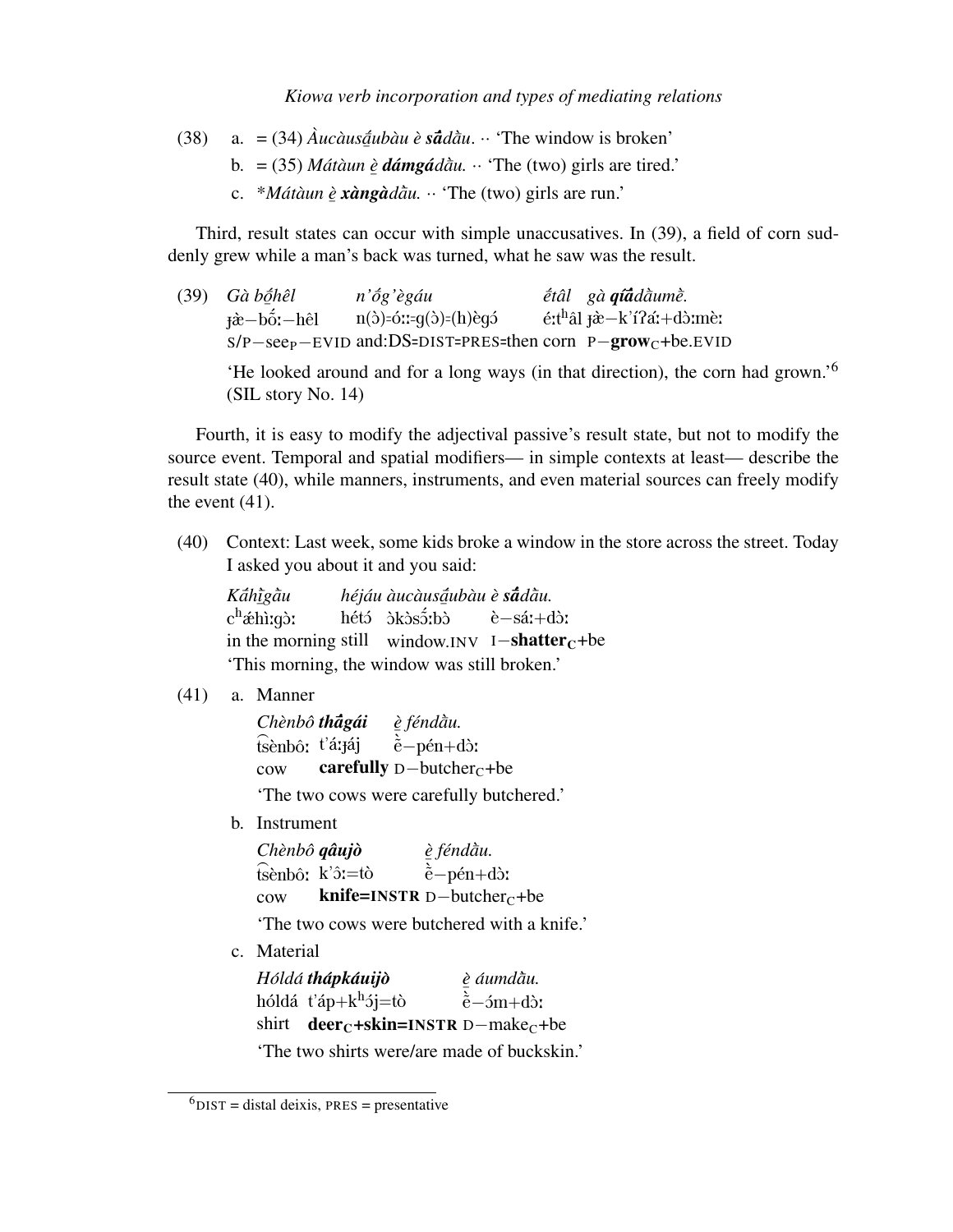## Andrew McKenzie

# 4.2 Three differences from adjectival passives

The result stative isn't exactly like the German adjectival passive, for it differs in three ways: It occurs with detransitives, agents are easily added, and it is licensed by verbs of saying and hearing. This section discusses each of these differences in turn.

# 4.2.1 Result states with detransitives

Result statives can occur with detransitivized verbs. The detransitive marks event passives, anticausatives, out-of-control actives, and manage-to actives— essentially, events that have no controlling agent (Watkins 1984, Harbour 2007).

| (42) | Transitive                                       | (43) | Detransitive                                                                      |
|------|--------------------------------------------------|------|-----------------------------------------------------------------------------------|
|      | Yáifáu gàt thâljāu.                              |      | Yáifáu gà thátjéthầu.                                                             |
|      | $i$ ájpó $\vec{r}$ à?-t'âl-tò:                   |      | $i$ ájpó $\ddot{\text{r}}$ à $-i$ á $\dot{\text{r}}$ té $-i$ ' $\dot{\text{r}}$ : |
|      | rope $1s > 3P$ -sever. SG - MOD. TR <sup>7</sup> |      | rope P-sever.SG.DETR-MOD                                                          |
|      | 'I will cut the rope in two.'                    |      | The rope will snap in two.'                                                       |

The detransitive involves a non-agentive Voice<sup>○</sup> head (left) that doesn't introduce an argument, while the transitive form is agentive (right) and does introduce an argument.



Both voice forms can be used with  $+d\tilde{a}u$ , though the meanings are slightly different: *Dau*-incorporated transitives are adjectival passives (45), while *dau*-incorporated detransitives only express the result of a change of state (46)— showing that the result state form is not introduced at Voice<sup>°</sup>.

| (45) | Transitive                            |  | Detransitive                                            |  |
|------|---------------------------------------|--|---------------------------------------------------------|--|
|      | Yáifáu gà thâldầu.                    |  | Yáifáu gà thátcádàu.                                    |  |
|      | $i$ ájpó $\ddot{x}$ ? – $t$ 'âl + dò: |  | $i$ áipó $\vec{r}$ à $-i$ á $\vec{r}$ cá $\vec{r}$ +dò: |  |
|      | rope $P$ -sever.sG <sub>C</sub> +be   |  | rope $P$ -sever.SG.DETR <sub>C</sub> +be                |  |
|      | The rope is cut in two.'              |  | The rope has snapped in two.'                           |  |

 $7<sub>MOD.TR</sub>$  = modal with transitive verbs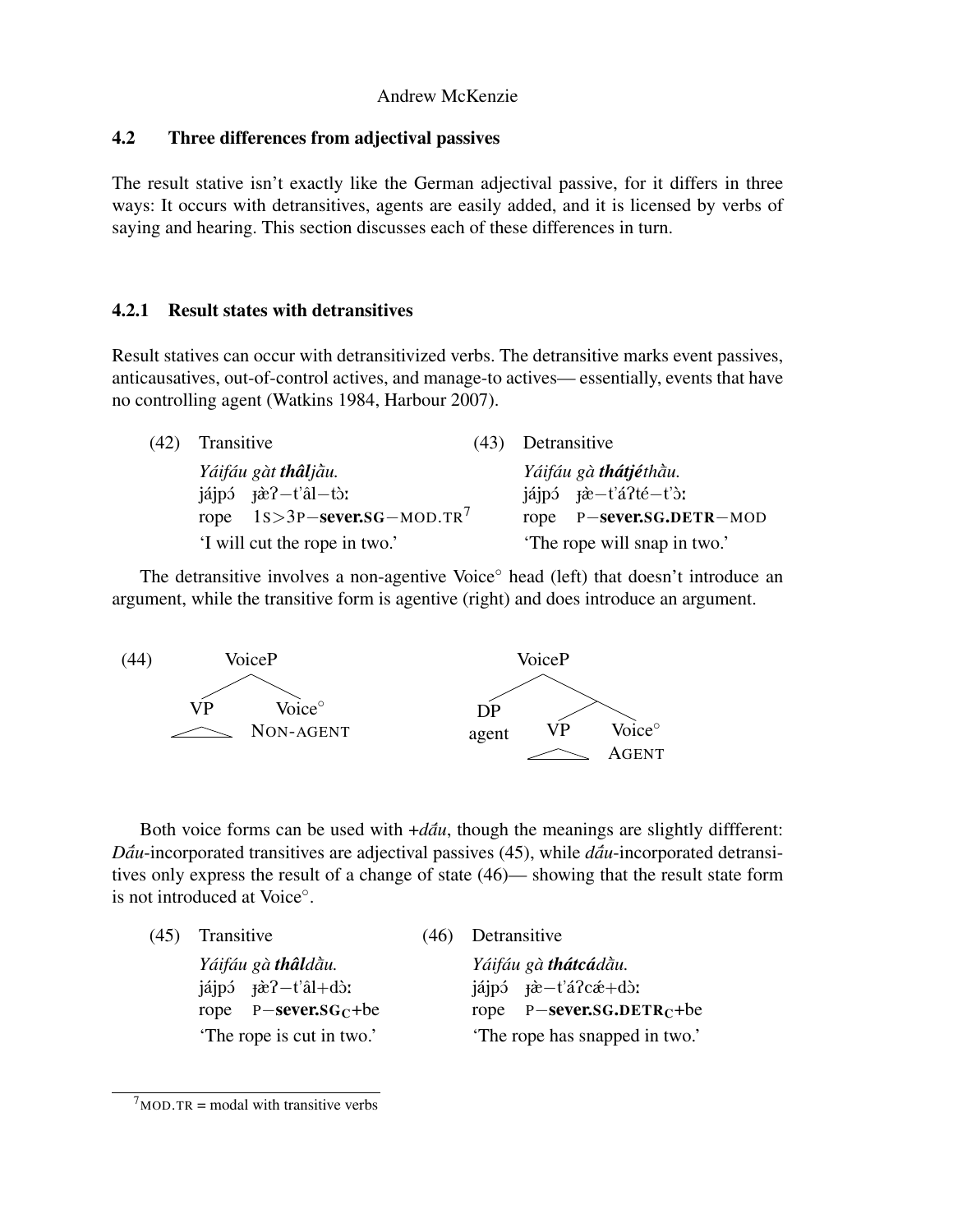### 4.2.2 Agents can be added to result statives

Agents can be added easily to result statives, as dative/applicative arguments. Compare (47) below to (34), the same sentence without the added argument.<sup>8</sup>

(47) *(Náu) àucàus<u>á</u>ubàu náu têmdàu.*  $n\acute{o}$ me ........<u>..</u>.<br>òkòsɔ̃ːbò window.INV  $I:1S-break_C+be$ nó−t<sup>h</sup>êm+dò: 'The window was broken by me.'

#### 4.2.3 Result states without theme changing

Result states of saying and hearing are common, but unlike German result statives, they do not require the theme to undergo a change. For instance, the verb *thau* ([t'3:]) 'hear' is intransitive despite combining with a CP, and is used to describe the actual event of hearing something (48a). If you're describing the fact of having heard it, you use the result stative *tháudàu* ( $[t'3;+d3;]$ ), for the subject is in the result state of having heard it (48b).

|  | $(48)$ a. $\hat{A}$ that máta and $\hat{a}$ nê.                                                                      |
|--|----------------------------------------------------------------------------------------------------------------------|
|  | $\hat{\mathbf{a}} - \mathbf{t}'$ <sup>3</sup> : [mát <sup>h</sup> $\hat{\mathbf{c}}$ :dò è- $\hat{\mathbf{a}}$ :nê:] |
|  | 1s-hear girl.INV I-come.IPFV.EVID                                                                                    |
|  | 'I heard the girls were coming.'                                                                                     |
|  | b. À thâudầu mátầudàu è ánê.                                                                                         |
|  | $2a-t'$ <b>5</b> :+dò: $[\text{mát}^h\text{ðid}^{\dagger}\text{è}-2\text{á}^{\dagger}\text{mê}^{\dagger}]$           |
|  | $1s$ -hear <sub>c</sub> +be girl.INV I-come.IPFV.EVID                                                                |
|  | 'I have/had heard the girls were coming.'                                                                            |

#### 4.3 A mediating relation for results

Essentially, proposals for adjectival passives involve converting a property of events into a property of states resulting from having undergone the event.

Rather than appeal to result states directly, we might simply employ the converse of the meaning of the [cause] feature that Kratzer (2004) proposes to build Germanic causative phrases like *wipe the table clean*.

(49) [*wire the table clean*] 
$$
\simeq
$$
  $\lambda$ e $\lambda$ w.  $\text{wire}(e)(w) \& \exists s[ \text{ cause}(s)(e)(w) \& \text{clean(the table})(s)(w) ]$ 

Instead of denoting the set of events causing some state, the mediating result relation  $M_R$  denotes the set of states caused by some event.

<sup>&</sup>lt;sup>8</sup>The dative/applicative is also used for affected possessors, so (47) can also mean 'My window was broken'.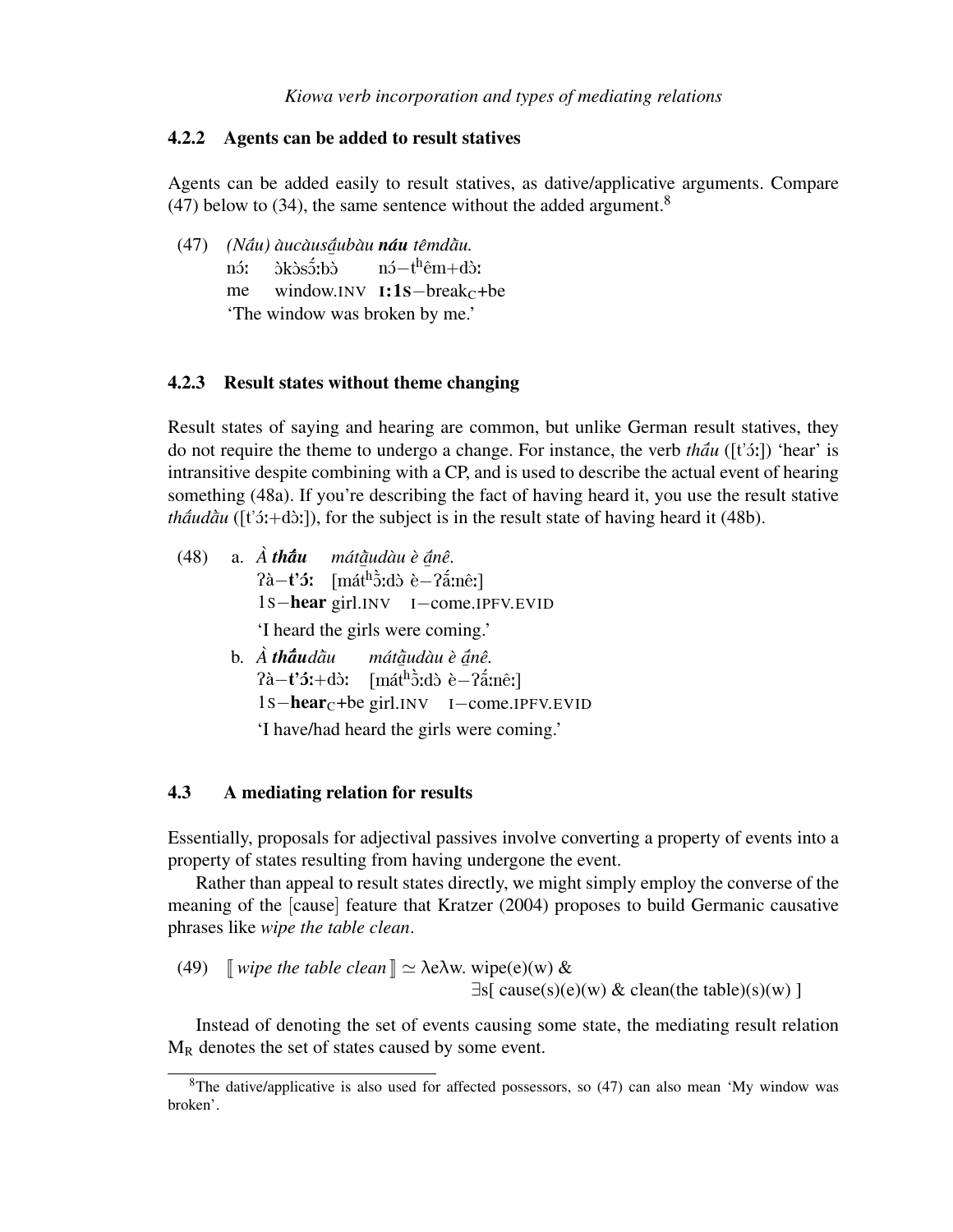#### Andrew McKenzie

(50) 
$$
\llbracket M_R \rrbracket = \lambda P_{e, \text{swt}} \lambda x \lambda s \lambda w. Z(x)(s)(w) = 1 \& \exists e \llbracket P(x)(e)(w) = 1 \& CAUSE(s)(e)(w) = 1 \},
$$
\nwhere Z is a free variable denoting a  
\ncontextually-determined relation (Maienborn 2009).

READ: s is a state with property  $Z$  that holds of  $x$  in  $w$ , and there is an event  $e$  of  $P$ involving x that caused s

Crucially, result statives do not introduce any attitude or content. Setting aside what 'be' means, applying  $M_R$ , we propose the following meaning for being severed:

(51) u w w w w w w v VP *thalˆ* hseveri M<sup>R</sup> V ◦ *dau*¯´ } ~ = <sup>λ</sup>xλsλw. Z(x)(s)(w) & ∃e[ sever(x)(e)(w) & CAUSE(s)(e)(w) ]

READ: s is a state with property  $Z$  that holds of  $x$  in  $w$ , and there is an event of severing x that caused s

I've seen no cases of object incorporation being licensed by result statives. We might expect this absence, since the theme is the subject. However, *agent* incorporation can occur.

(52) *Cheg´ un` s*¯*an*` *e´qauld ` au.* ¯`

vnegan saneqamaan.<br>tségùn ∅−sà:né+k'òl+dò:

dog  $s$ −snake<sub>C</sub>+bite<sub>C</sub>+be

'The dog is snake-bitten.' / 'The dog's been bitten by a snake.'

To capture this possibility, assume a binding version,  $M_{RB}$ , which takes a noun argument, assigns it an agent role, and binds its entity argument.

(53) 
$$
\llbracket M_{RB} \rrbracket = \lambda Q \lambda P \lambda x \lambda s \lambda w. Z(x)(s)(w) = 1 & \exists e \llbracket \exists y \llbracket Q(y)(w) & \text{agent}(y)(e)(w) \rrbracket
$$

$$
& P(x)(e)(w) = 1 & \& CAUSE(s)(e)(w) = 1 \rrbracket
$$

READ: s is a state of Z that holds of x in w, and there is an event e of  $P(x)$  that caused s, which has an agent of property Q

### 5. Conclusion

This brief survey has led us to propose six mediating relations, which necessarily intervene in the semantics between two combined verbs in a compositional semantics.

- 1.  $M_C$ : (Subject) control
- 2.  $M_{CB}$  : (Subject) control + entity binding
- 3.  $M_T$  : Tough
- 4.  $M_{TR}$ : Tough + entity binding
- 5.  $M_R$  : Result state
- 6.  $M_{RB}$ : Result state + entity binding + agent theme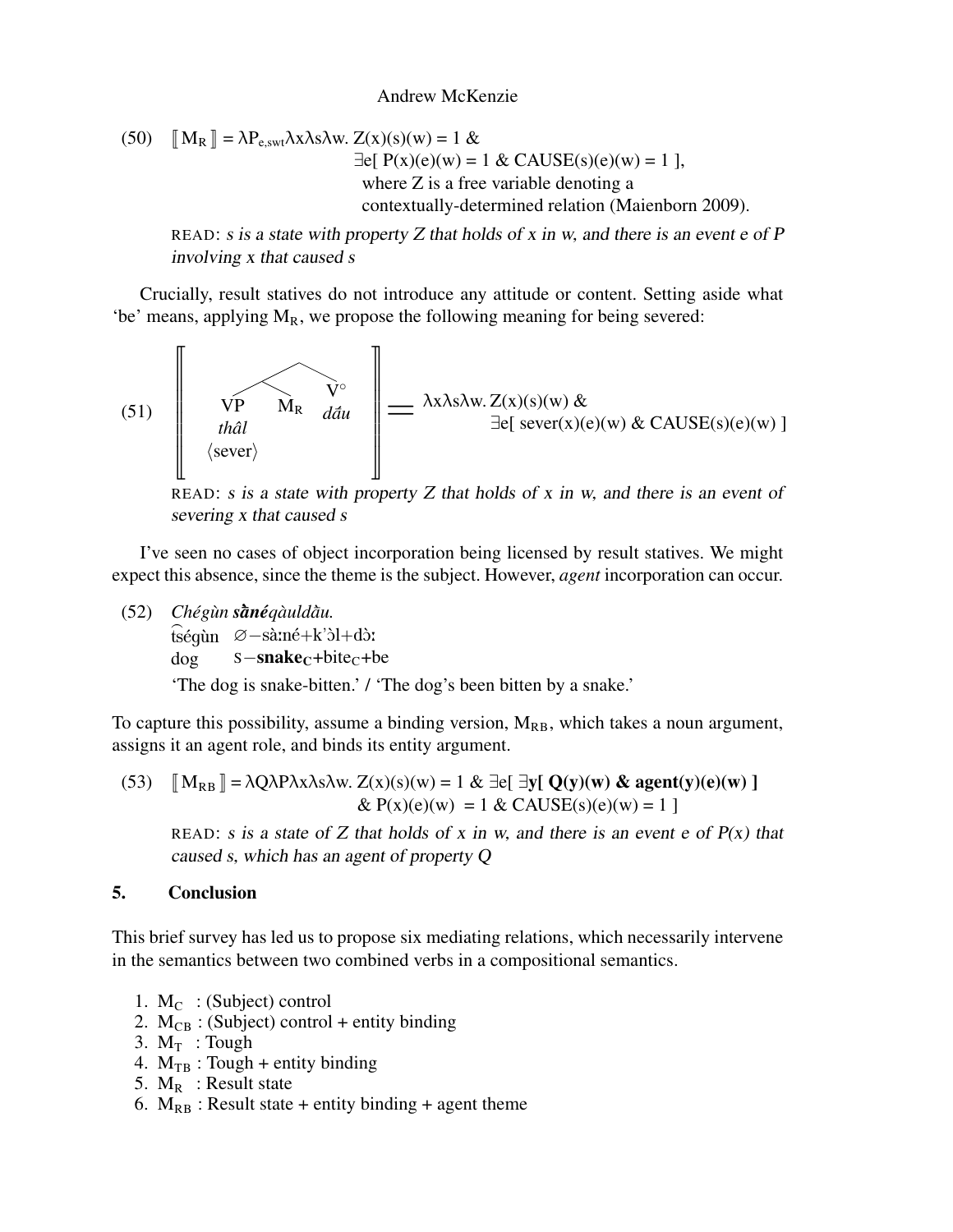#### *Kiowa verb incorporation and types of mediating relations*

This set of proposed relations leaves us with more questions than answers: How many relations are there? Should there be a limit? If so, what sets it? Are there two relations (binding and not) for every single kind? Or does part of the meaning need to be left to context? Can we decompose these relations? If we can, what is the syntax of V+V constructions?

### References

- Adger, David, Daniel Harbour, & Laurel Watkins. 2009. Mirrors and Microparameters: Phrase structure beyond free word order. Cambridge Univ. Press.
- Baker, Mark. 1988. Incorporation: A theory of grammatical function changing. Chicago: University of Chicago Press.
- Baker, Mark. 1996. The polysynthesis parameter. Oxford: Oxford University Press.
- Baker, Mark. 2009. Is head movement still needed for noun incorporation? Lingua 119:148–165.
- Barrie, Michael, & Éric Mathieu. 2015. Noun incorporation and phrasal movement. Natural Language & Linguistic Theory 34:1–51.
- Borik, Olga, & Berit Gehrke, ed. 2015. The syntax and semantics of pseudo-incorporation. Number 40 in Syntax and Semantics. Leiden, the Netherlands: Brill.
- Compton, Richard, & Christine Pittman. 2010. Word-formation by phase in Inuit. Lingua 129:2167–2192.
- Dayal, Veneeta. 2011. Hindi pseudo-incorporation. Natural Language & Linguistic Theory 29:123–167.
- Embick, David. 2004. On the structure of resultative particles in English. Linguistic Inquiry 35:355–392.
- Farkas, Donka, & Henriëtte de Swart. 2003. The semantics of incorporation: From argument structure to discourse transparency. Chicago: University of Chicago Press.
- Gehrke, Berit. 2011. Stative passives and event kinds. In Proceedings from Sinn und Bedeutung 15, ed. Ingo Riech, Eva Horch, & Dennis Pauly, 241–257. Saarbrücken, Germany: Universaar - Saarland University Press.
- Gluckman, John. 2017. The syntax and semantics of the *Tough*-construction. Submitted to journal, July 2017.
- Harbour, Daniel. 2007. Morphosemantic number: From Kiowa noun classes to UG number features. Dordrecht: Springer.
- Harrington, John P. 1946. Three Kiowa texts. International Journal of American Linguistics 12:237–242.
- Hartman, Jeremy. 2012. Varieties of clausal complementation. Doctoral dissertation, Massachusetts Institute of Technology.
- Johns, Alana. 2007. Restricting noun incorporation: root movement. Natural Language & Linguistic Theory 25:535–576.
- Keine, Stefan, & Ethan Poole. 2017. Intervention in *tough*-constructions revisited. The Linguistic Review 34:295–329.
- Kratzer, Angelika. 2004. Covert quantifier restrictions in natural languages. Talk given at Palazzo Feltrenelli, Gargnano, Italy.